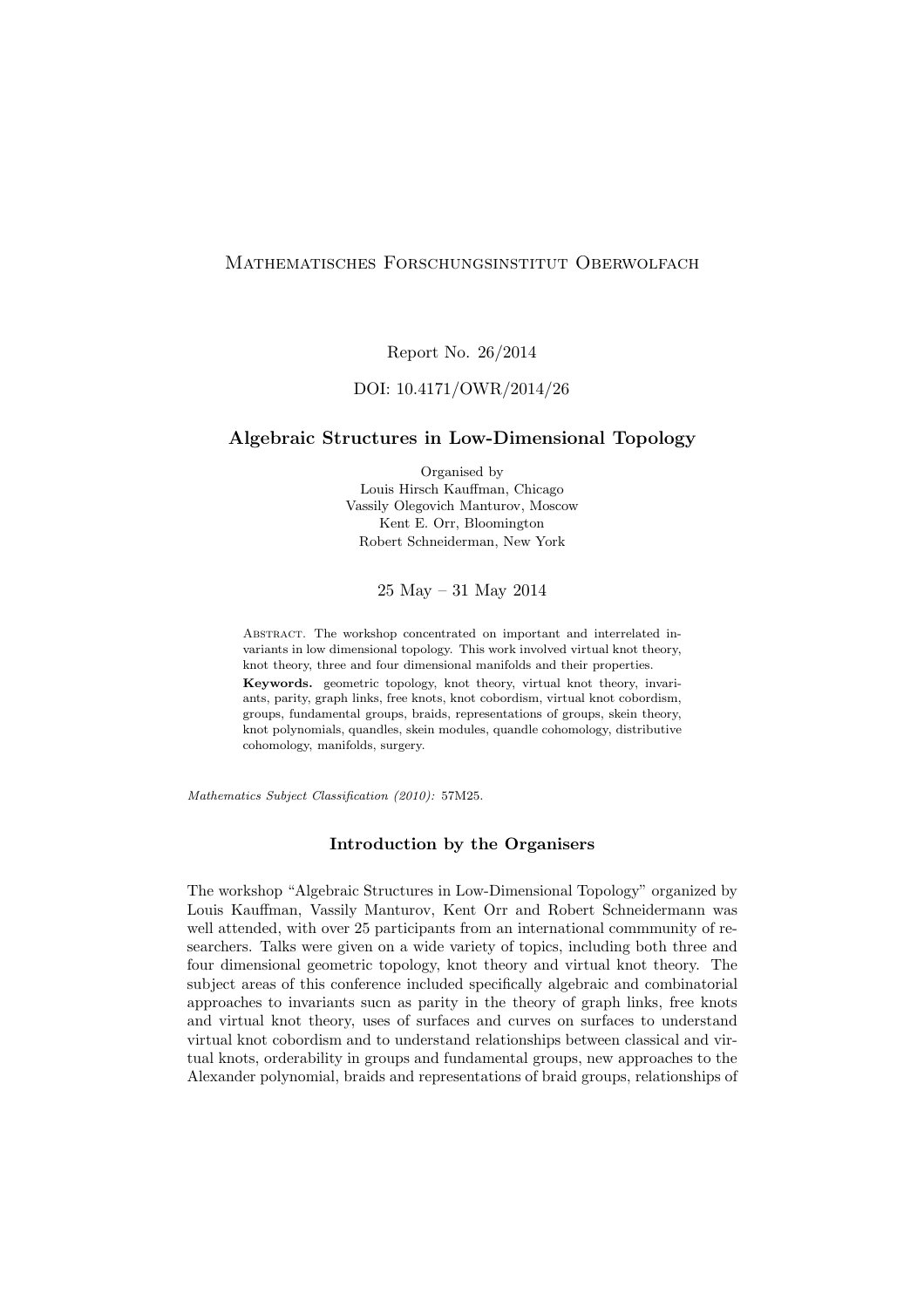representation theory with the skein theory of knot polynomials, structure of quandles, structure of skein modules, and extensions of ideas in quandle cohomology to distributive cohomology. Along with these combinatorial and algebraic ideas there was much discussion of geometric/topological techniques such as branched coverings, structures on manifolds, cobordisms, surgery and dymnamics of surgery, and even relationships between Fourier series and representations of braids. There are many challenging problems in low dimensional topology, and a remarkable number of fertile ideas and methods. This conference was an excellent meeting place for the participants to work and share their ideas.

Acknowledgement: The MFO and the workshop organizers would like to thank the National Science Foundation for supporting the participation of junior researchers in the workshop by the grant DMS-1049268, "US Junior Oberwolfach Fellows".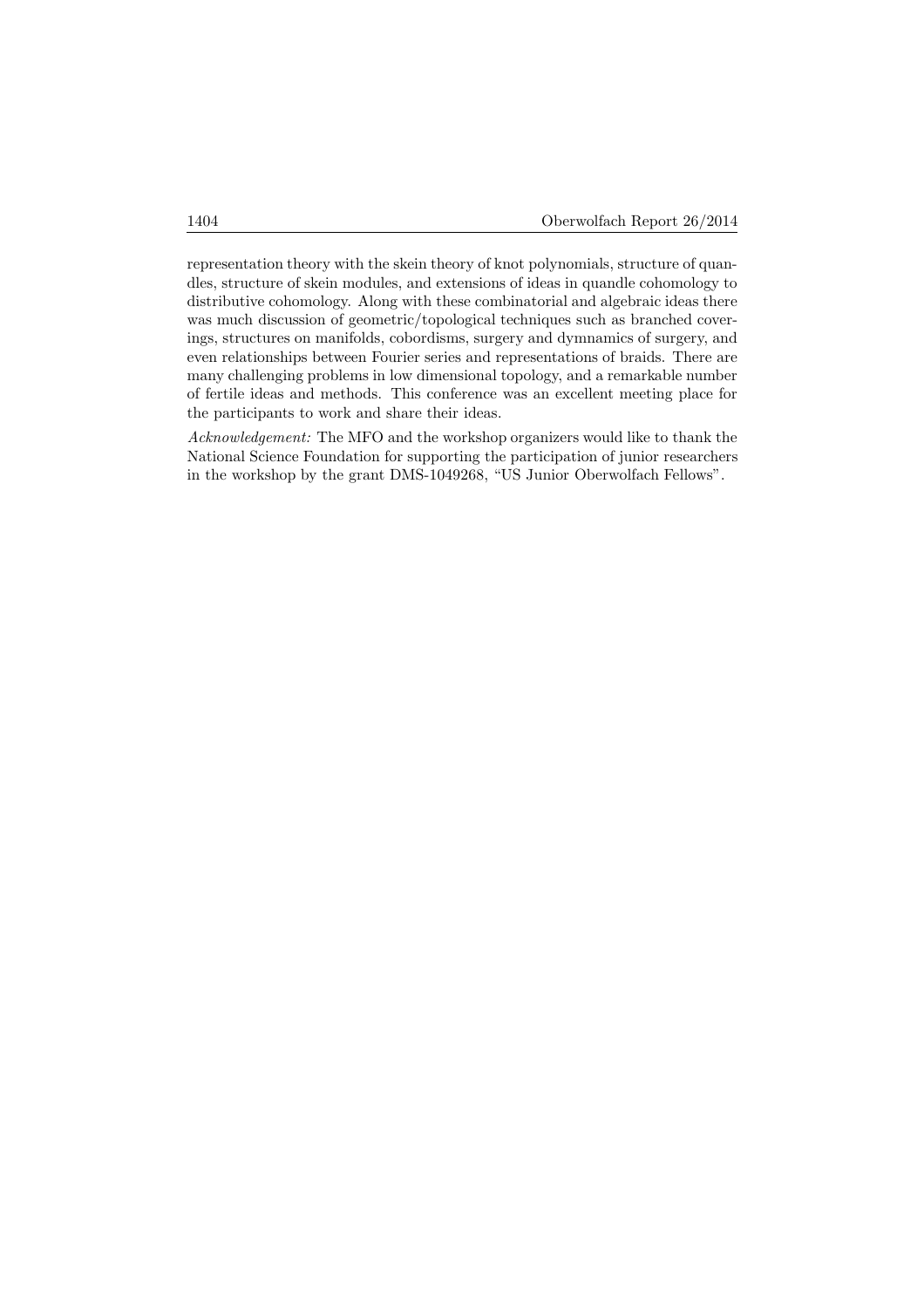# Workshop: Algebraic Structures in Low-Dimensional Topology

## Table of Contents

| Dror Bar-Natan<br>Some very good formulas for the Alexander polynomial $\ldots \ldots \ldots \ldots 1407$                                                                                                                                         |
|---------------------------------------------------------------------------------------------------------------------------------------------------------------------------------------------------------------------------------------------------|
| Michael Brandenbursky (joint with Jarek Kedra)                                                                                                                                                                                                    |
| John Bryden<br>Towards a general construction for the unitary representation rings of<br>Artin braid groups $\ldots \ldots \ldots \ldots \ldots \ldots \ldots \ldots \ldots \ldots \ldots \ldots \ldots 1409$                                     |
| J. Bryden, L. Kauffman<br>A possible topos-theoretic interpretation of Khovanov homology $\dots \dots 1412$                                                                                                                                       |
| Jae Choon Cha<br>Cheeger-Gromov universal bounds of von Neumann $L^2$ rho-invariants 1412                                                                                                                                                         |
| Micah W. Chrisman<br>Knots in virtually fibered 3-manifolds and commensurability $\dots \dots \dots 1415$                                                                                                                                         |
| Tim D. Cochran (joint with Christopher W. Davis)<br>A Revision of Levine's Stategy: towards a Wang-type sequence for                                                                                                                              |
| Michael Eisermann<br>$Ribbon$ tangles in the Kauffman bracket skein module $\ldots \ldots \ldots \ldots 1420$                                                                                                                                     |
| Denis Alexandrovich Fedoseev (joint with Vassily Olegovich Manturov)<br>Invariants of homotopic classes of curves and graphs on 2-surfaces<br>(Towards a bridge between knots and groups) $\ldots \ldots \ldots \ldots \ldots \ldots \ldots 1421$ |
| Roger Fenn                                                                                                                                                                                                                                        |
| Thomas Fiedler<br>Singularization of knots and closed braids and new volume conjectures 1424                                                                                                                                                      |
| Cameron Gordon (joint with Tye Lidman)<br>Left-orderability and cyclic branched covers $\ldots \ldots \ldots \ldots \ldots \ldots \ldots 1426$                                                                                                    |
| Shelly Harvey (joint with Tim D. Cochran)<br>The Geometry of the Knot Concordance Space 1428                                                                                                                                                      |
| Denis P. Ilyutko (joint with Vassily Olegovich Manturov)<br>Graph-links: polynomial and quantum invariants 1429                                                                                                                                   |
| Aaron Kaestner (joint with Heather A. Dye, Louis H. Kauffman)<br>Towards a Rasmussen Invariant for Virtual Knot Cobordisms 1431                                                                                                                   |